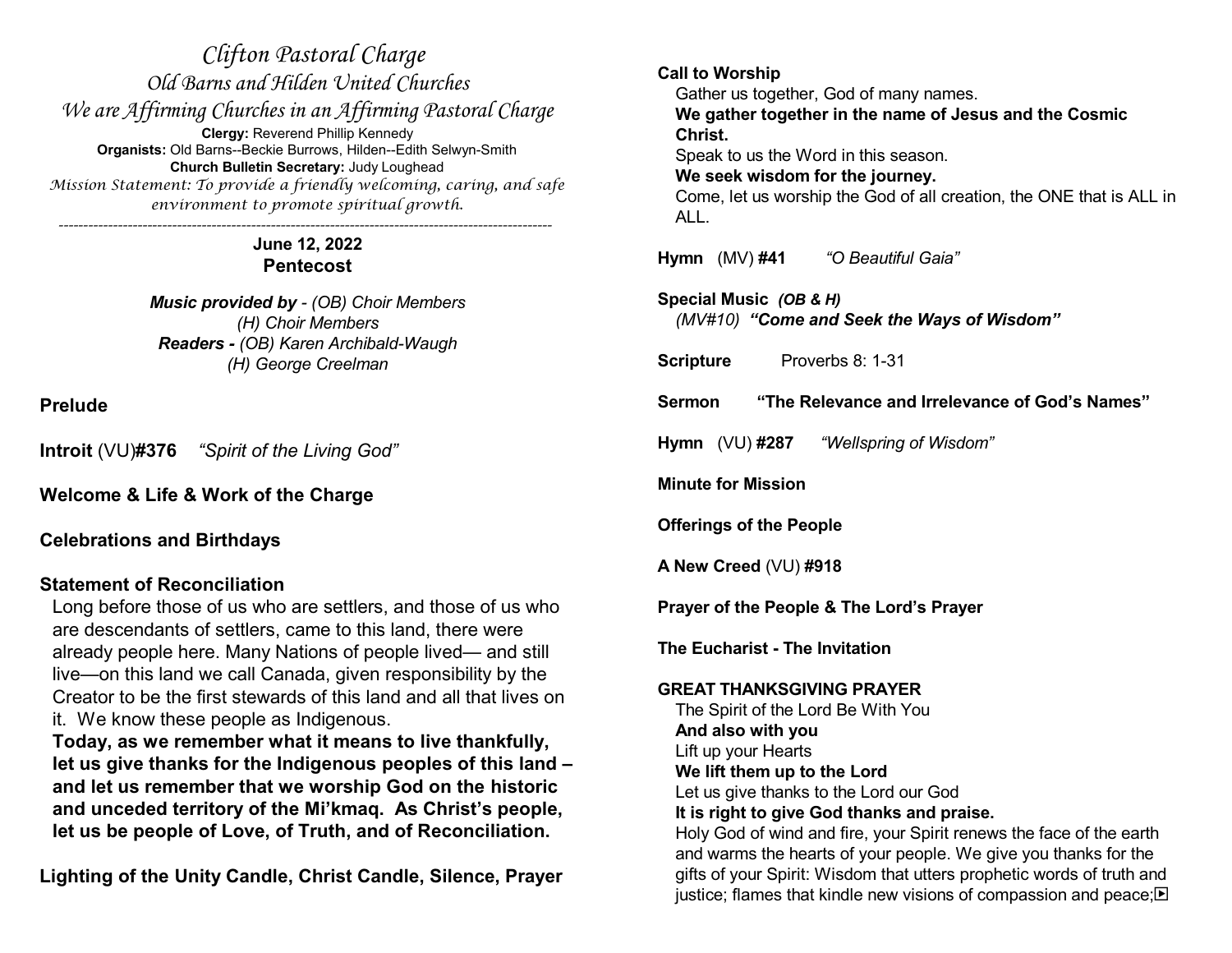fresh breezes that blow down the walls which separate us from you and one another. And so it is that we join with every voice and tongue on earth and in the heavens to give you praise:

**Holy, holy, holy God, Power of life and love! Heaven and earth are full of your glory! Hosanna through the ages!**

**Blest is the One who comes to bring your justice to earth!** As we gather at this table, we remember that on the night he was betrayed, Jesus celebrated Passover with his friends. He took a loaf of bread, thanked you, as we have thanked you, broke the bread, and gave it to them, saying: "Take, eat. This is my body, given for you. Each time you do this, remember me." Then, he took a cup, and after giving thanks, passed it to his friends, saying: "Drink. This cup is the renewed covenant with God, made in my blood. Each time you drink from this cup, remember me."

By what we do here, we proclaim the mystery of our faith:

**Christ has died, Christ has risen. Christ will come again.** Send, O God, your Holy Spirit upon us and upon these gifts, that all who share in this bread and cup may be the body of Christ: wisdom, life, and love in the world.

## **FRACTION AND DISTRIBUTION**

#### **POST COMMUNION PRAYER**

**Send your Holy Spirit upon us and upon this offering of your church, that we, who eat and drink at Christ's table, may share in his life. Pour out your Spirit upon the whole earth, and make it your new creation. Gather your church together from the ends of the earth into your realm where peace and justice are revealed— that we, with all your people, of every language, race, and nation, may share the banquet you have promised. We ask this in the name of Christ and for your Kingdom. AMEN**

**HYMN** (MV) **#195** *"Long Ago and Far Away"*

## **COMMISSIONING / BENEDICTION**

**SUNG RESPONSE** (VU) **#376** *"Spirit of the Living God"*

Lectionary Readings Next Week - June 19<sup>th</sup> **Scripture:** 1 Kings 19: 1-15 **Sermon:** Hearing The Voice Of God In The Silence

**Worship Services Schedule -** In-Person Services June 19 - 9:30 a.m. in Hilden, 11:00 a.m. in Old Barns June 26 - 9:30 a.m. in Hilden, 11:00 a.m. in Old Barns **(July & August Services are 9:30 a.m. Joint Services)** July 3 - 9:30 a.m. in Old Barns- *Rev. Joe Wynn* July 10 - 9:30 a.m. in Hilden - *Rev. Joe Wynn*

**Bookings for Hilden** - contact Frank Arseneau at 902-897-4080

**Bookings for Old Barns** - contact Reg Henderson at 902-895-0740 or [rlhenderson8@hotmail.com](mailto:rlhenderson8@hotmail.com)

**Bulletin Announcements** - contact Judy at 902-895-7243 or [lougheadjd@gmail.com](mailto:lougheadjd@gmail.com) by Wednesday evening.

#### **Charge Website** - cliftonpastoralcharge.ca

Church bulletins & video of services are available on the website under the heading "Worship". We now have a Facebook page. Search for Clifton Pastoral Charge. Be sure to select FOLLOW.

**Clerks of Sessions** - if you need to contact the Session with any questions or concerns regarding the Spiritual Life of the church or to request a baptism or wedding, please contact your Clerk of Session: **Old Barns** - Leslie Burrows 902-895-4008 **Hilden** - Elva Haggarty 902-895-4760

**Minutes for Mission** playlists at [www.youtube.com/unitedchurchofcanada](http://www.youtube.com/unitedchurchofcanada) stories and photos on [www.united-church.ca](http://www.united-church.ca)

**Need a Drive to Church (OB)** - Contact Gordie at 902-895-6833

- **Old Barns Treasurer** regarding church business or etransfer donations contact Bob Francis at oldbarnstreasurer@cliftonpastoralcharge.ca
- **Social Committee (OB)** contact Kathie Chisholm at 902-895-0719
- **The Reverend Phillip Kennedy** can be reached at 902-957-4727 (cell) or by email at [phillip.kennedy@cliftonpastoralcharge.ca](mailto:phillip.kennedy@cliftonpastoralcharge.ca)
- **Visitation** If you, or someone you know, want or need a pastoral care visit, please contact either the Clerk of Session or the minister, Rev. Phillip Kennedy.